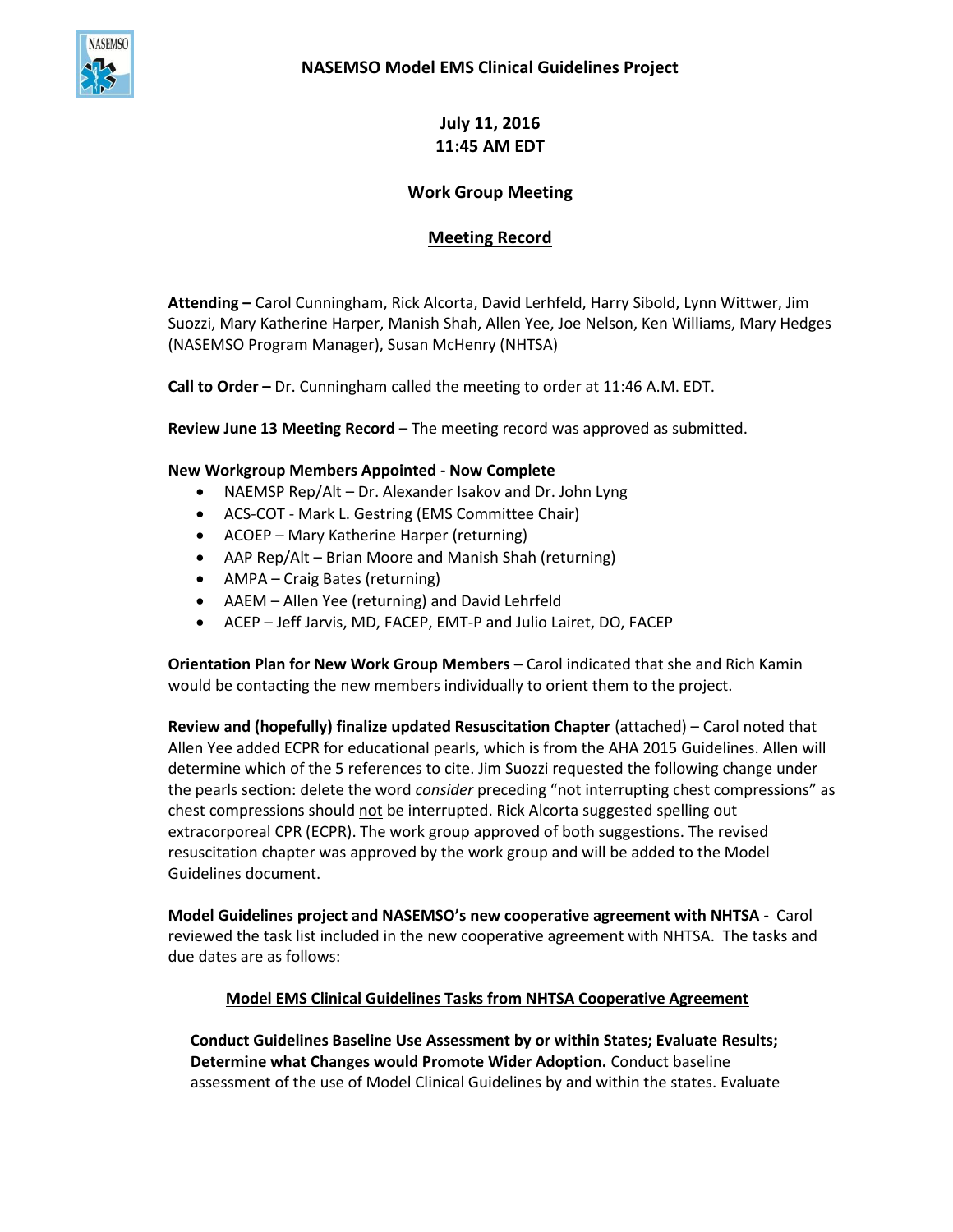

the results to determine what changes would promote wider adaption of the Guidelines. **(due Dec. 8, 2016)**

**Convene In-Person Meeting of the Work Group.** Convene an in-person meeting of the Model EMS Clinical Guidelines Work Group. **(by Feb. 8, 2017)** 

**Reconvene Model EMS Clinical Guidelines Work Group.** Reconvene the Model EMS Clinical Guidelines Work group, inviting representatives from EMS Physician and specialty organizations; conduct monthly teleconference meetings of the Work Group. **(Ongoing)**

**Develop Strategy (include LMS use) to integrate Model Guidelines into Local/ Statewide Protocols.** Develop a written strategy to include the use of learning management systems and assist state EMS offices to integrate the Model EMS Clinical Guidelines into local and/or statewide protocols. The strategy shall consider feedback from states and other stakeholders about the Model Clinical Guidelines. **(due Sept. 8, 2017)** 

**Update/Add New Guidelines to Model Core Guidelines.** Update and add new guidelines to the Model EMS Clinical (Core) Guidelines originally released in 2014**. (due Sept. 8, 2017)** 

Carol requested feedback on conducting the baseline assessment of states and recommended devoting some time to this at the Fall Meeting in Albuquerque. Mary suggested placing it on the agenda for the Medical Directors Council meeting as well as using Survey Monkey to gather feedback from state EMS offices. She added that we have contact information for the 60-plus people who requested the guidelines in Microsoft Word. They could be surveyed also.

Regarding the face-to-face meeting of the Work Group, Rick Alcorta suggested that it be colocated with the NAEMSP meeting in January, immediately before or after. Manish suggested meeting earlier, noting that the NAEMSP meeting has been moved earlier in the week and the EBG Consortium meets before the NAEMSP Meeting. It was suggested meeting Sunday, January 22 and the morning of January 23, before the Medical Directors Council meeting that afternoon. Mary will look for less expensive hotel space nearby, noting that the budget for the work group meeting is very limited.

Regarding the Learning Management System (LMS) mentioned in the tasks, Susan McHenry pointed out that LMS is built into the overall NASEMSO cooperative agreement. She added that there may be a federal platform available. She encouraged that NASEMSO pay attention to the LMS as it is the wave of the future.

#### **Review of Comments received on Proposed Guidelines**

(see attached list of guidelines, proposed new, summary of comments received)

Due to time limitations, Carol asked everyone to review the comments on the proposed new guidelines for next month's meeting.